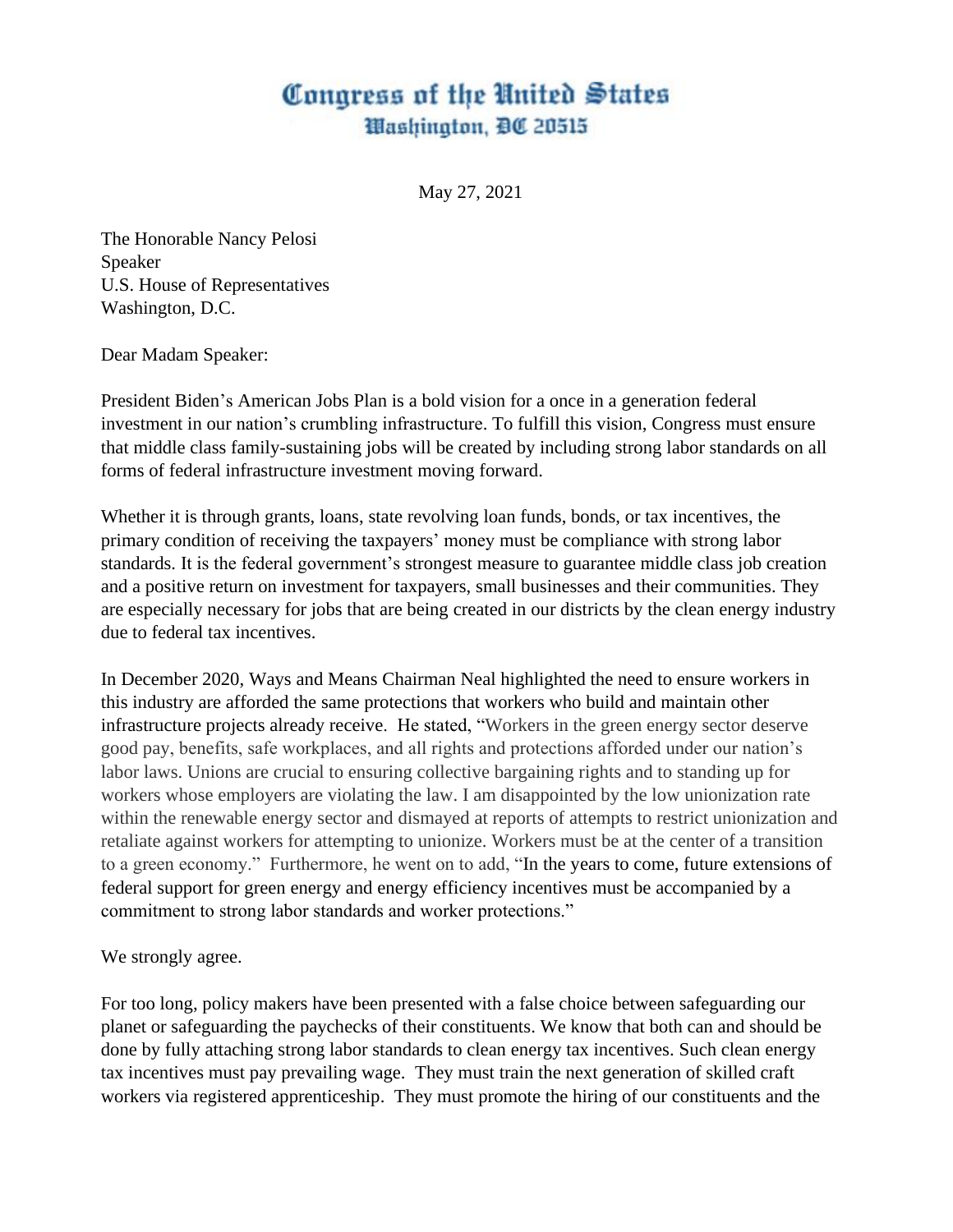prevention of wage theft. And they must build out domestic supply chains with pro-American procurement policies. Finally, they must give workers the ability to choose for themselves whether or not to join a union. With these standards, the already market-driven transition to cleaner energy will guarantee a middle -class standard of living, especially for workers transitioning from fossil fuel jobs, which currently provide significantly higher wages and benefits than the clean energy industry.

Now is the time to act boldly and deliver decisively for Americans. Together we can honor the trust they placed in us and guarantee jobs with middle-class wages and benefits that they so rightly deserve. Only then will we have realized the core vision of Build Back Better. We look forward to working with you to craft and pass a bill to that end.

Sincerely,

Juinte Ja

PRAMILA JAYAPAL STEPHANIE MURPHY SUSAN WILD Member of Congress Member of Congress Member of Congress

## **Additional Signers:**

Alma S. Adams, Ph.D. Pete Aguilar Colin Allred Jake Auchincloss Cindy Axne Nanette Diaz Barragán Karen Bass Joyce Beatty Ami Bera Donald S. Beyer Jr. Sanford D. Bishop, Jr. Earl Blumenauer Lisa Blunt Rochester Suzanne Bonamici Jamaal Bowman, Ed.D. Brendan F. Boyle Anthony G. Brown Julia Brownley Cori Bush

Cheri Bustos G. K. Butterfield Salud Carbajal Tony Cárdenas André Carson Troy A. Carter, Sr. Matt Cartwright Sean Casten Kathy Castor Joaquin Castro Judy Chu David N. Cicilline Katherine M. Clark Yvette D. Clarke Emanuel Cleaver, II Steve Cohen Gerald E. Connolly Jim Cooper J. Luis Correa

Jesseive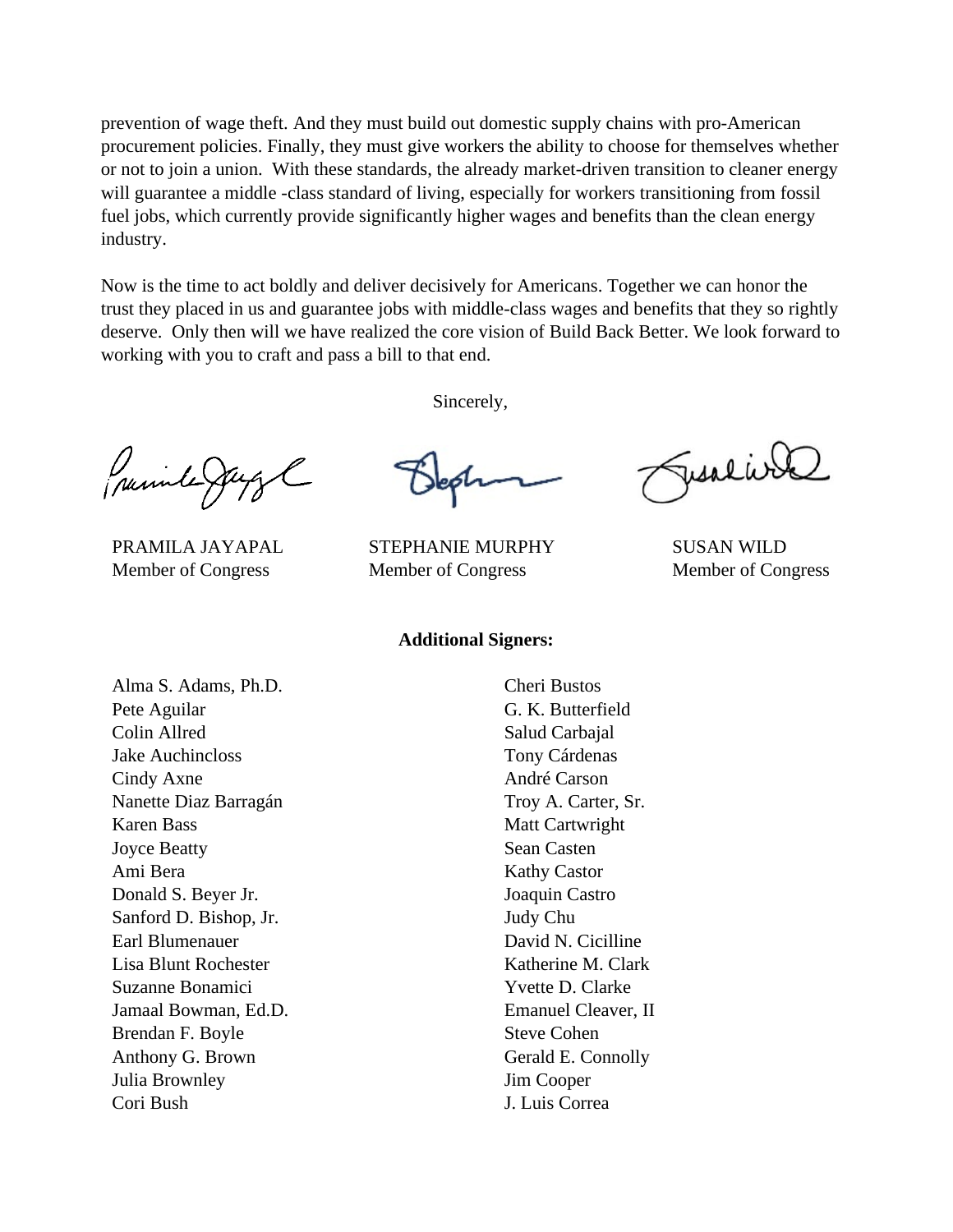Joe Courtney Angie Craig Charlie Crist Jason Crow Henry Cuellar Sharice Davids Danny K. Davis Madeleine Dean Peter A. DeFazio Diana DeGette Rosa L. DeLauro Suzan K. DelBene Antonio Delgado Mark DeSaulnier Ted Deutch Debbie Dingell Lloyd Doggett Mike Doyle Veronica Escobar Anna G. Eshoo Adriano Espaillat Dwight Evans Lizzie Fletcher Bill Foster Lois Frankel Ruben Gallego John Garamendi Jesús G. "Chuy" García Sylvia R. Garcia Jared Golden Jimmy Gomez Vicente Gonzalez Josh Gottheimer Al Green Raúl M. Grijalva Jahana Hayes Brian Higgins Jim Himes Steven Horsford Chrissy Houlahan Sheila Jackson Lee Sara Jacobs Hakeem Jeffries

Henry C. "Hank" Johnson, Jr. Mondaire Jones Kaiali'i Kahele Marcy Kaptur William R. Keating Robin L. Kelly Ro Khanna Daniel T. Kildee Derek Kilmer Andy Kim Ron Kind Ann Kirkpatrick Raja Krishnamoorthi Ann McLane Kuster Conor Lamb James R. Langevin Rick Larsen John B. Larson Brenda L. Lawrence Al Lawson Barbara Lee Susie Lee Teresa Leger Fernandez Mike Levin Andy Levin Ted W. Lieu Zoe Lofgren Alan Lowenthal Elaine G. Luria Stephen F. Lynch Tom Malinowski Carolyn B. Maloney Sean Patrick Maloney Kathy Manning Doris Matsui Lucy McBath Betty McCollum A. Donald McEachin James P. McGovern Jerry McNerney Gregory W. Meeks Grace Meng Kweisi Mfume